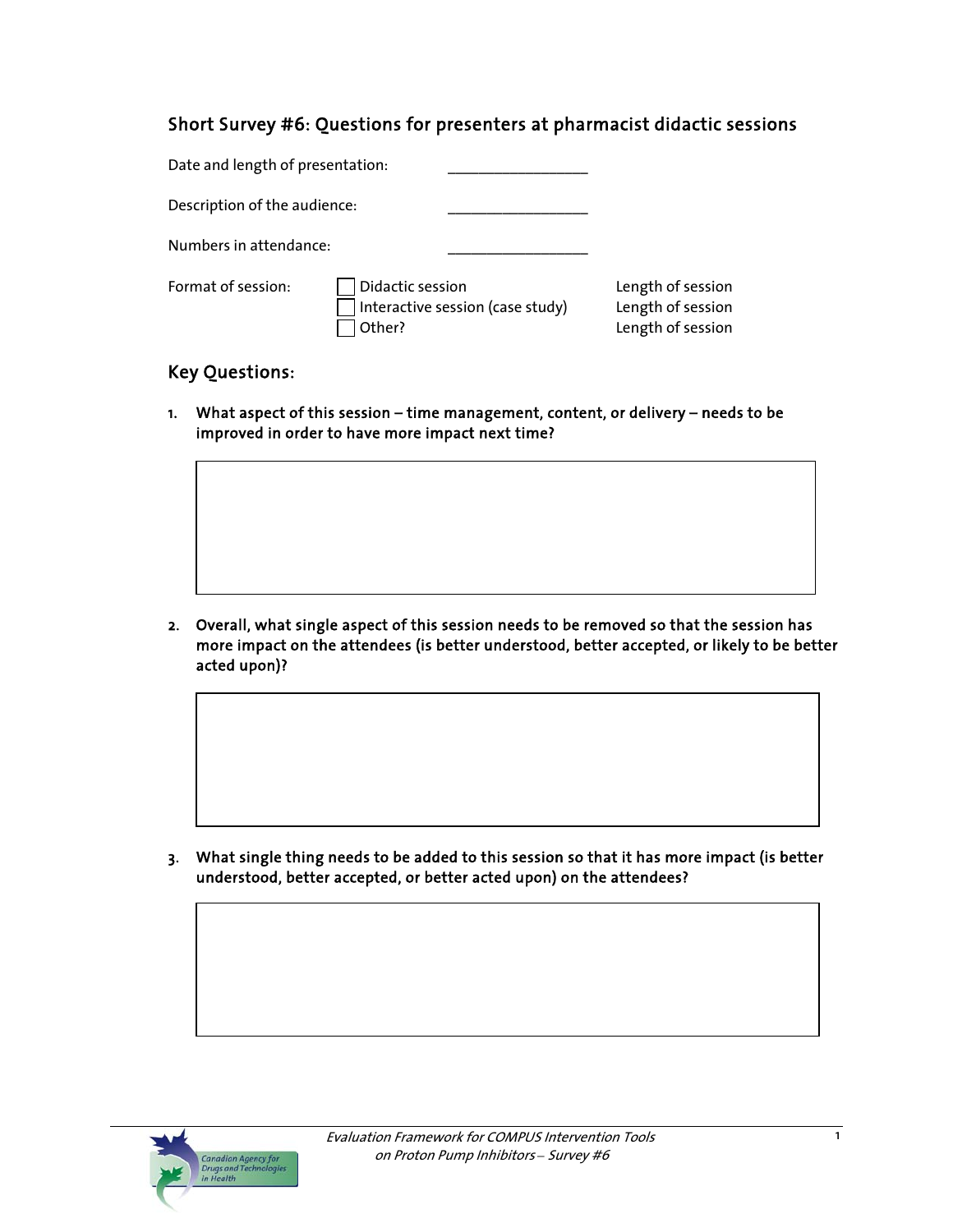### Long Survey #6: Questions for presenters at pharmacist didactic sessions

| Date and length of presentation: |                            |                                  |                                                             |
|----------------------------------|----------------------------|----------------------------------|-------------------------------------------------------------|
| Description of the audience:     |                            |                                  |                                                             |
| Numbers in attendance:           |                            |                                  |                                                             |
| Format of session:               | Didactic session<br>Other? | Interactive session (case study) | Length of session<br>Length of session<br>Length of session |

## Key Questions:

1. What was your impression of the overall energy and enthusiasm for the subject, as evidenced by the level of questions and discussion?

| Positive         |
|------------------|
| Neutral          |
| Uninspired       |
| Unable to assess |

#### 2. In terms of satisfaction, what was the response of the attendees concerning their:

(a) Interest in the material:

| very satisfied |  |  | very unsatisfied | unable to assess |
|----------------|--|--|------------------|------------------|

(b) Support for the key messages:

| very satisfied |  |  | very unsatisfied | unable to assess |
|----------------|--|--|------------------|------------------|
|                |  |  |                  |                  |

(c) Satisfaction with the material:

| very unsatisfied<br>very satisfied | unable to assess |
|------------------------------------|------------------|
|------------------------------------|------------------|

(d) Satisfaction with your answers to their questions:

|  | very satisfied |  |  |  |  |  | very unsatisfied | unable to assess |
|--|----------------|--|--|--|--|--|------------------|------------------|
|--|----------------|--|--|--|--|--|------------------|------------------|

### 3. The amount of evidence used to support the key messages in the PPI presentation was:

- Overwhelming
- More than necessary
- Just right
- Insufficient
- Unable to assess